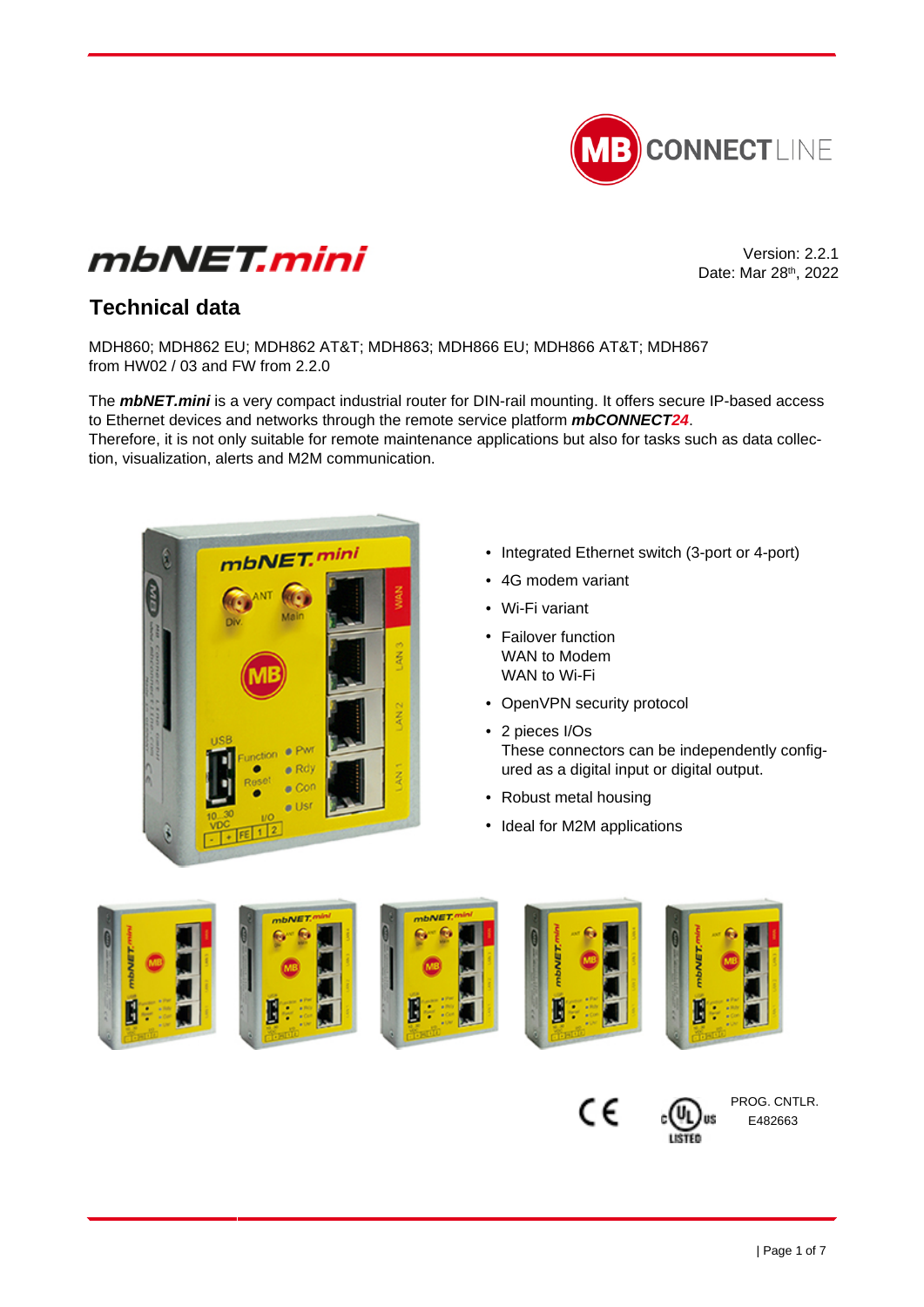# **1 General**

#### **Release notes**

| Version      | Date                        | Comment                                                                                                                                                                                                                        |
|--------------|-----------------------------|--------------------------------------------------------------------------------------------------------------------------------------------------------------------------------------------------------------------------------|
| V 1.9.0 DR02 | Jan 28th, 2019              | Previous version: 1.9.0 DR01 (May 4th, 2018)<br>Correction / completion of the encryption and OpenVPN parameters                                                                                                               |
| $V$ 1.9.19   | Mar 11 <sup>th</sup> , 2019 | The following new device types have been added:<br>MDH 865, MDH 866 EU, MDH 866 AT & T and MDH 867.<br>Technical feature of the new types: 3 x LAN interface, 1 x WAN interface<br>with failover function WAN > Modem / Wi-Fi. |
| $V$ 2.0.0    | May 5 <sup>th</sup> , 2019  | Inclusion of the hardware version HW2 in the extended temperature<br>range.                                                                                                                                                    |
| V 2.0.0 DR01 | Oct. 2 <sup>nd</sup> , 2019 | Technical data exclusively for devices from hardware version HW02.                                                                                                                                                             |
| $V$ 2.0.6    | Dec 3rd, 2019               | For devices with hardware version HW 02 and firmware from V 2.0.6, the<br>two I/Os can be configured independently of each other as a digital input<br>or digital output.                                                      |
| V 2.0.6 DR01 | Jan 13th, 2020              | Changed data (frequencies and target region) for devices with LTE (4G)<br>module (MDH 862 EU, MDH 866 EU) with hardware version: HW 03                                                                                         |
| V 2.0.6 DR02 | July 6th, 2020              | Adding the transmission power for radio modules.                                                                                                                                                                               |
| V 2.0.6 DR03 | Sept 23rd, 2020             | Adding processor speed and RAM                                                                                                                                                                                                 |
| $V$ 2.2.0    | May 27th, 2021              | Elimination of devices with 3G modems (MDH 861, MDH 865).<br>Adding the performance data for Wi-Fi devices (MDH 863, MDH 867)<br>with hardware version: HW 03                                                                  |
| V 2.2.0 DR01 | Oct 27th, 2021              | Correction of the performance data for the Digital Outputs:<br>Changed from 1.5 A to 0.5 A per output.                                                                                                                         |
| $V$ 2.2.1    | Mar 28th, 2022              | Addition of the performance data for device types with LTE (4G) module -<br>AT&T from hardware version HW 03.                                                                                                                  |

#### **SIMPLIFIED EU DECLARATION OF CONFORMITY**

Hereby, MB connect line GmbH declares that the radio equipment types MDH 862 EU; MDH 863; MDH 866 EU; MDH 867 are in compliance with Directive 2014/53/EU. The full text of the EU declaration of conformity is available at the following internet address: [www.mbconnectline.com](https://www.mbconnectline.com)

**Issued by:**

**MB connect line GmbH Fernwartungssysteme** Winnettener Str. 6 91550 Dinkelsbühl GERMANY Phone +49 (0) 700 MBCONNECT +49 (0) 700 622 666 32 Web www.mbconnectline.com Great care was taken in compiling the texts and illustrations. Despite all efforts, mistakes can never be completely avoided. We are always grateful for suggestions for improvement and / or references to errors. The latest information can be obtained on our homepage. Copyright © MB connect line GmbH 1997 - 2022.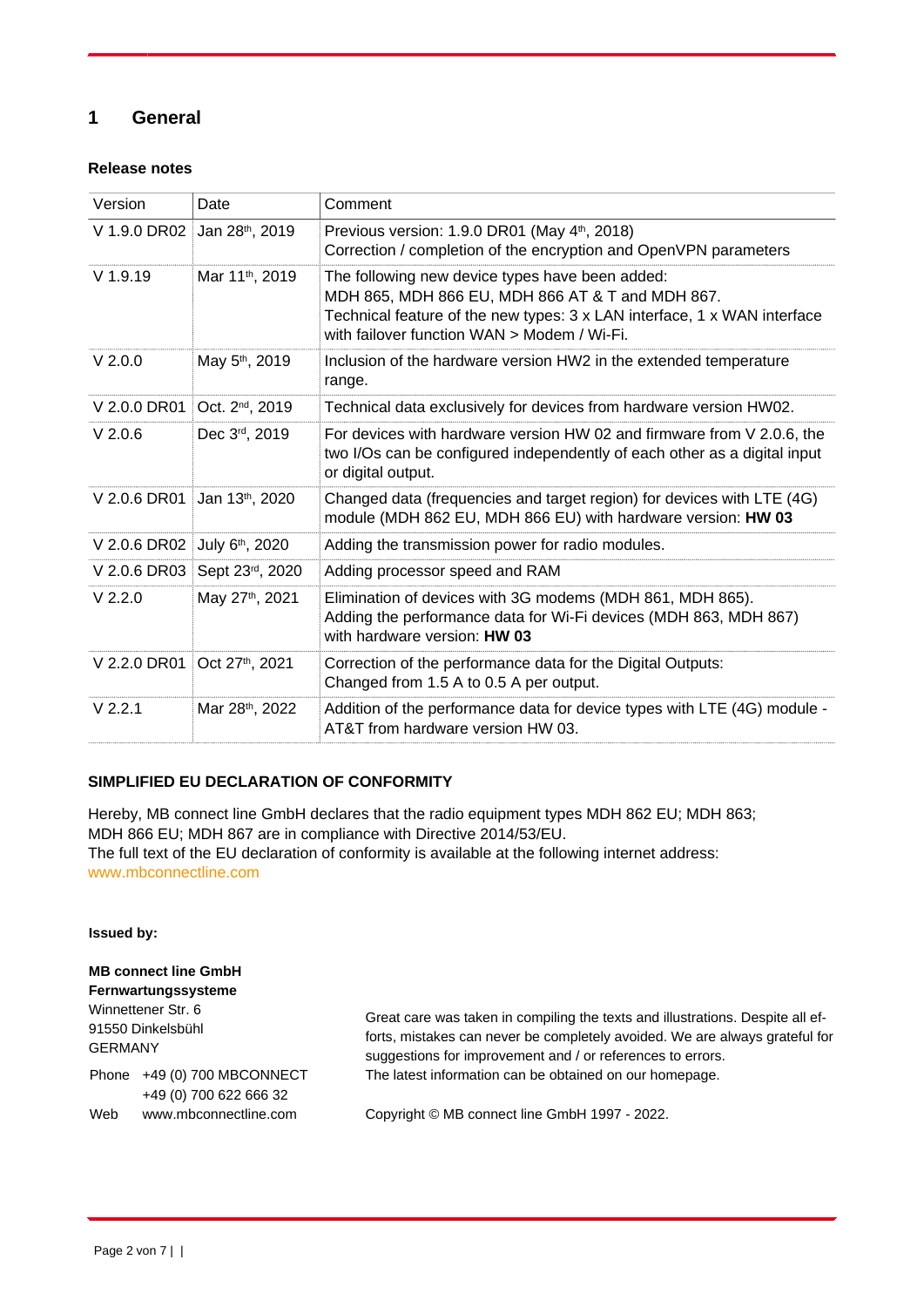# **2 Technical data industrial router mbNET.mini MDH 860 – MDH 867**

(Type: MDH 860, MDH 862 AT&T, MDH 862 EU, MDH 863, MDH 866 AT&T, MDH 866 EU, MDH 867). From hardware version HW02, HW03\* and firmware version from V 2.2.0



\* You will find the hardware version on the device nameplate.

Type: MDH 866 4G EU, LAN, WAN HW03 S/N: 18208660XXXXXX



#### **General data**

| Voltage $==-V(DC)$                 |                                                                                                     | 10 - 30 V DC (SELV and Limited Energy circuit)                                                                                           |  |
|------------------------------------|-----------------------------------------------------------------------------------------------------|------------------------------------------------------------------------------------------------------------------------------------------|--|
| Power consumption (Normal<br>mode) | 250 mA @ 24 V - without additional consumers                                                        |                                                                                                                                          |  |
|                                    |                                                                                                     | Power consumption under full load   max. 1.8 A $@$ 24 V - (including 2 digital outputs + USB port)                                       |  |
| Random Access Memory               | 128 MB                                                                                              |                                                                                                                                          |  |
| Processor speed                    | 454 MHz                                                                                             |                                                                                                                                          |  |
| IP protection class                | IP 30**                                                                                             | ** at full occupancy of all connections and interfaces. Alternatively, unused inter-<br>faces can be covered with dust protection plugs. |  |
| Area of application                | Dry environments                                                                                    |                                                                                                                                          |  |
| Operating temperature              | $-40 - +75$ °C (Type: MDH 860, MDH 862, MDH 866)<br>$-40 - +75$ °C (Type: MDH 863, MDH 867 - HW 03) |                                                                                                                                          |  |
| Operating temperature              |                                                                                                     | 0 – +60 °C (Type: MDH 863, MDH 867 - HW 02)                                                                                              |  |
| Storage temperature                | $-40 - +85$ °C                                                                                      |                                                                                                                                          |  |
| Humidity                           | $0 - 95%$ (non condensing)                                                                          |                                                                                                                                          |  |
| Weight (max.)                      | 240 g                                                                                               |                                                                                                                                          |  |
| Dimensions (max.)                  | 69 mm x 38.5 mm x 92.5 mm (W x D x H)                                                               |                                                                                                                                          |  |
| Housing (material)                 | metal                                                                                               |                                                                                                                                          |  |
| Mounting                           | DIN rail mounting (based on DIN EN 50022)                                                           |                                                                                                                                          |  |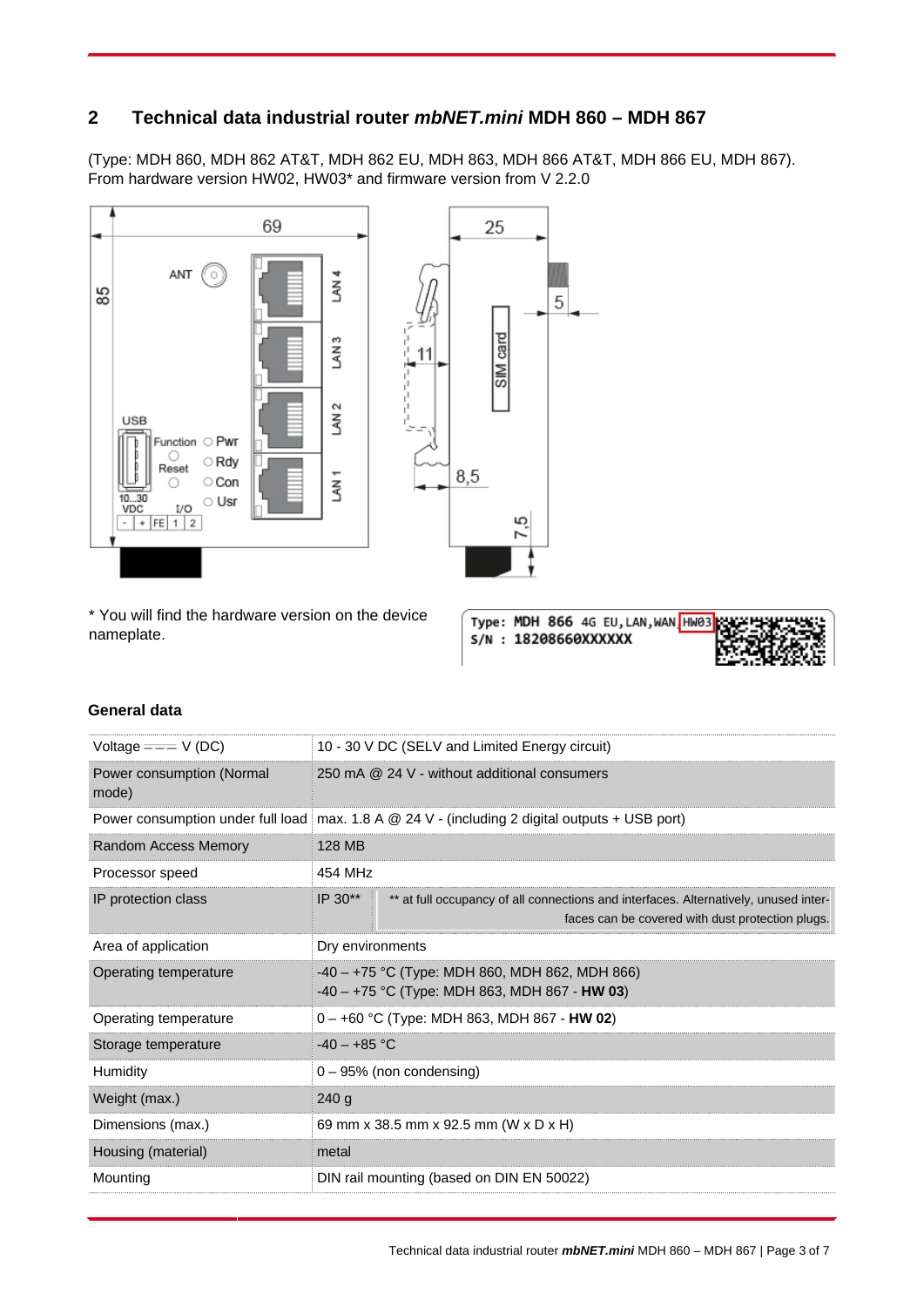# **Interfaces / Communication**

|                               | <b>Type</b>    |                             |                |                             |                |
|-------------------------------|----------------|-----------------------------|----------------|-----------------------------|----------------|
|                               | <b>MDH 860</b> | <b>MDH 862</b><br>EU / AT&T | <b>MDH 863</b> | <b>MDH 866</b><br>EU / AT&T | <b>MDH 867</b> |
| USB interface                 | 1 x            | 1 x                         | 1 x            | 1x                          | 1 x            |
| Digital inputs / outputs      | 2x             | 2x                          | 2x             | 2x                          | 2x             |
| <b>LAN</b> interface          | 3x             | 4x                          | 4x             | 3x                          | 3x             |
| <b>WAN</b> interface          | 1 x            |                             |                | 1x                          | 1x             |
| SIM card reader<br>(mini SIM) |                | 1x                          |                | 1 x                         |                |
| SMA socket <sup>(O)</sup>     |                | 2x                          |                | 2x                          |                |
| RP-SMA socket                 |                |                             | 1 x            |                             | 1 x            |
| GSM module 3G (UMTS)          |                |                             |                |                             |                |
| GSM module 4G (LTE)           |                | 1 x                         |                | 1x                          |                |
| Wi-Fi modem                   |                |                             | 1 x            |                             | 1 x            |
| Failover WAN > Modem / Wi-Fi  |                |                             |                |                             |                |

# **Interface specification**

| LAN interface  | 10/100 Mbit/s full and half duplex operation, autodetection patch cable / crossover cable                                     |
|----------------|-------------------------------------------------------------------------------------------------------------------------------|
| WAN interface  | 10/100 Mbit/s full and half duplex operation, autodetection patch cable / crossover cable                                     |
| USB interface  | USB Host $2.0$                                                                                                                |
| 2 pieces I/Os  | These connectors can be independently configured as a digital input or digital output -<br>only in the mbCONNECT24 V2 portal. |
| Digital input  | 10 – 30 V DC (low $0 - 3.2$ V DC, high $8 - 30$ V DC)                                                                         |
| Digital output | $10 - 30$ V DC to a maximum of 0.5 A per output                                                                               |

## **VPN**

| Can only be operated with (my) <b>mbCONNECT24</b> *.                                   |                                                                                                                                 |  |
|----------------------------------------------------------------------------------------|---------------------------------------------------------------------------------------------------------------------------------|--|
| VPN protocol                                                                           | OpenVPN, 1 tunnel                                                                                                               |  |
| <b>Encryption parameter</b>                                                            | Control Channel: TLSv1.2, cipher ECDHE-RSA-AES256-GCM-SHA384<br>Data Channel: Cipher 'AES-256-GCM' initialized with 256 bit key |  |
| Authorization                                                                          | Pre-Shared-Key, X.509                                                                                                           |  |
| * The types MDH 866 and MDH 867 can only be operated in the portal (my)mbCONNECT24 V2. |                                                                                                                                 |  |

## **Network /Security**

| Firewall             | 1:1 NAT, IP-Filter, Port-Forwarding, stateful inspektion |
|----------------------|----------------------------------------------------------|
| IP router            | NAT-IP, TCP/IP routing, IP forwarding                    |
| Service              | DHCP client, NTP client                                  |
| Time synchronization | NTP server                                               |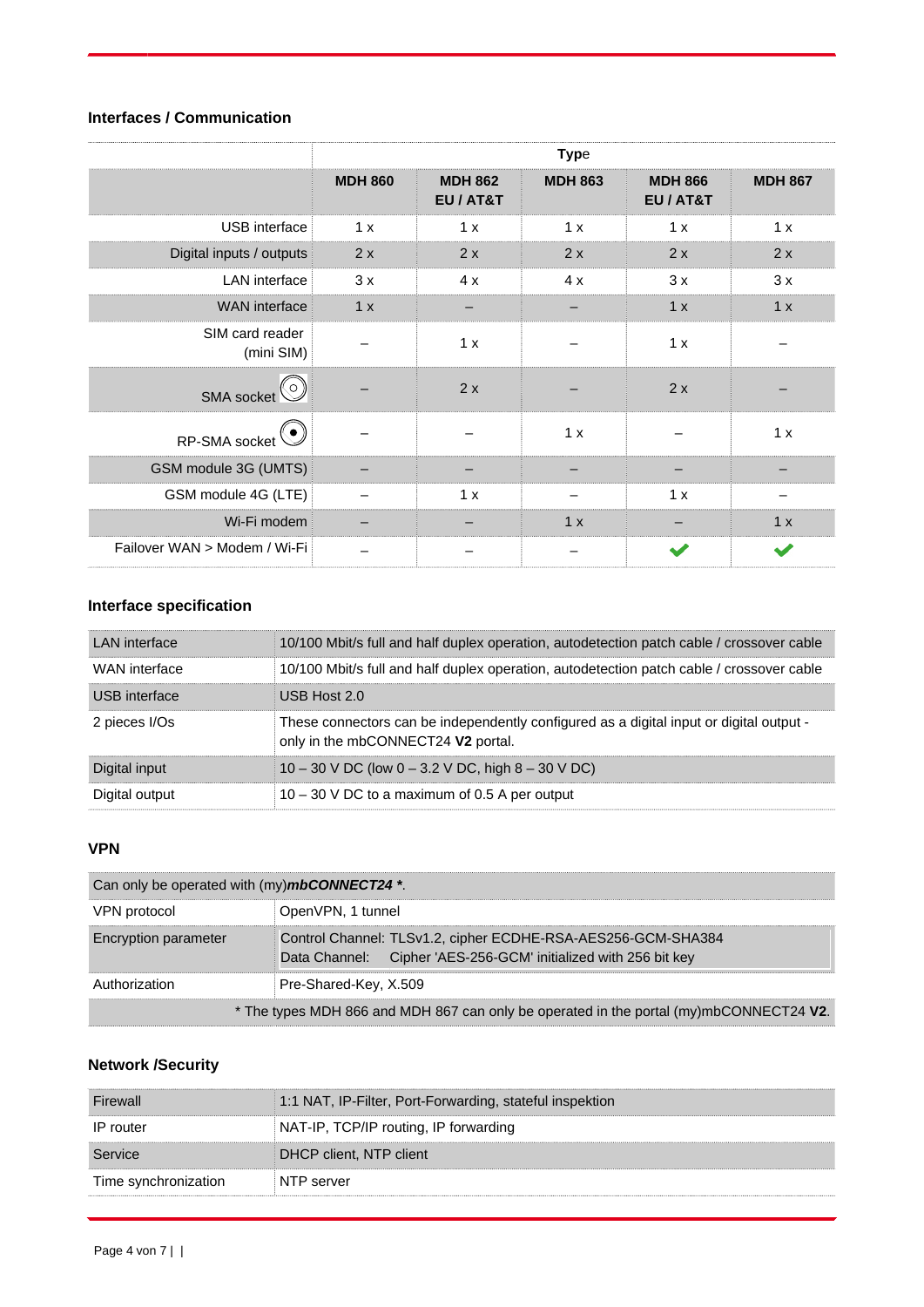#### **Communication**

**>** Devices with **LTE (4G)** module (MDH 862 EU, MDH 866 EU); hardware version: **HW 03**

| Target region                | Europe                                                                                                            |
|------------------------------|-------------------------------------------------------------------------------------------------------------------|
| GSM/GPRS/FDGF                | 900 (B8), 1800 (B3) MHz; max. 236 kbps                                                                            |
| <b>HSxPA</b>                 | 900 (B8), 2100 (B1) MHz; downlink max. 42 Mbps, uplink max. 5,76 Mbps                                             |
| I TF                         | 800 (B20), 900 (B8), 1800 (B3), 2100 (B1), 2600 (B7) MHz; downlink max. 150 Mbps, uplink<br>max. 50 Mbps          |
| Transmission output<br>power | CLass 3 (0.2 W, 23 dBm) @ LTE; CLass 3 (0.25 W, 23 dBm) @ 3G<br>Class 4 (2 W) @ GSM 900; Class 1 (1 W) @ DCS 1800 |
| TAC.                         | 35162207                                                                                                          |

#### **>** Devices with **LTE (4G)** module (MDH 862 EU, MDH 866 EU); hardware version: **HW 04**

| Target region | FMFA                                                                                                                 |
|---------------|----------------------------------------------------------------------------------------------------------------------|
| GSM/GPRS/FDGF | 900 (B8), 1800 (B3) MHz; max. 236 kbps                                                                               |
| <b>HSxPA</b>  | 900 (B8), 1800 (B3), 2100 (B1) MHz; Downlink max. 42 Mbps, Uplink max. 5,76 Mbps                                     |
| I TF          | 800 (B20), 900 (B8), 1800 (B3), 2100 (B1), 2600 (B7), 700 (B28A) MHz;<br>Downlink max. 150 Mbps, Uplink max. 50 Mbps |

#### **RF parameters**

.

.

| Output power - typical values for max output level                                                  |                     | Sensitivity - typical sensitivity levels                                                 |
|-----------------------------------------------------------------------------------------------------|---------------------|------------------------------------------------------------------------------------------|
| $\cdot$ 2G:<br>LB: 33 dBm; HB: 30 dBm<br>$\cdot$ 3G/TD-SCDMA: 24dBm<br>• 4G (FDD & TDD): 23dBm @1RB |                     | $\cdot$ -108 dBm @ 2G<br>$\cdot$ -113.5 dBm @ 3G<br>$\cdot$ -103 dBm @ 4G FDD (BW=5 MHz) |
| Antenna connector                                                                                   | 2 pieces SMA socket |                                                                                          |
| TAC                                                                                                 | 35162610            |                                                                                          |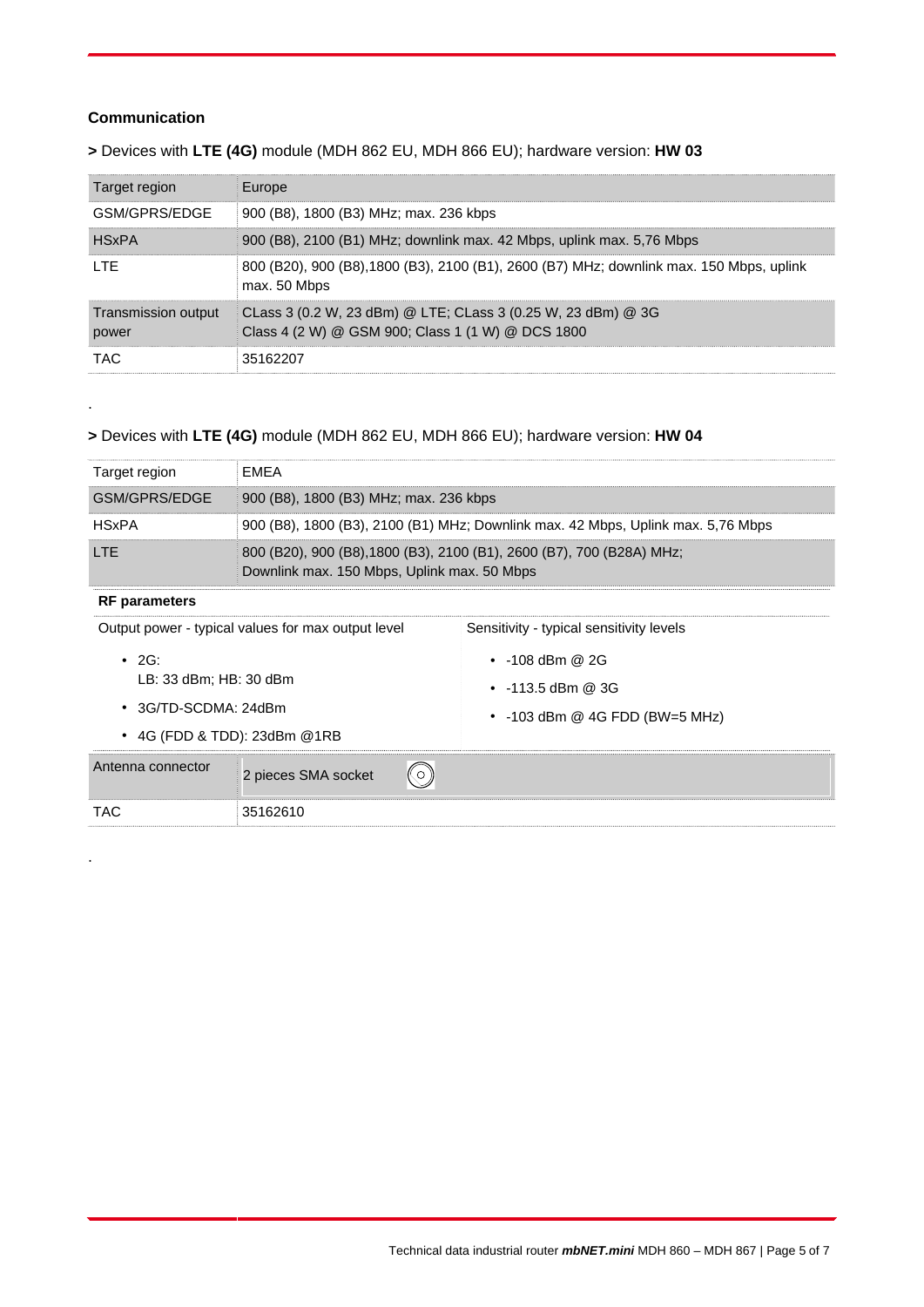#### **>** Devices with **LTE (4G) m**odule - **AT&T\*** - Type: MDH 862 AT&T, MDH 866 AT&T; from hardware version: **HW 03**

| Target region                                                                                      | North America (Public safety, AT&T, FirstNet, T-Mobile, Canada)                                                                                               |                                                                                          |  |
|----------------------------------------------------------------------------------------------------|---------------------------------------------------------------------------------------------------------------------------------------------------------------|------------------------------------------------------------------------------------------|--|
| <b>HSxPA</b>                                                                                       | 1900 PCS (B2), AWS (B4), 850 (B5) MHz; Downlink max. 42 Mbps                                                                                                  |                                                                                          |  |
| <b>LTE</b>                                                                                         | 700 Lower (B12), 700 PS (B14), AWS (B4), 1900 PCS (B2), 850 (B5), 700 Upper (B13),<br>AWS-3 (B66), 600 (B71) MHz; Downlink max. 150 Mbps, Uplink max. 50 Mbps |                                                                                          |  |
| <b>RF</b> parameters                                                                               |                                                                                                                                                               |                                                                                          |  |
| Output power - typical values for max output level                                                 |                                                                                                                                                               | Sensitivity - typical sensitivity levels                                                 |  |
| .2G:<br>LB: 33 dBm: HB: 30 dBm<br>$\cdot$ 3G/TD-SCDMA: 24dBm<br>$\cdot$ 4G (FDD & TDD): 23dBm @1RB |                                                                                                                                                               | $\cdot$ -108 dBm @ 2G<br>$\cdot$ -113.5 dBm @ 3G<br>$\cdot$ -103 dBm @ 4G FDD (BW=5 MHz) |  |
| Antenna connector                                                                                  | 2 pieces SMA socket                                                                                                                                           |                                                                                          |  |

# **>** Devices with **LTE (4G)** module - **AT&T\*** - Type: MDH 862 AT&T, MDH 866 AT&T; hardware version: **HW 02**

TAC 35034498; 35432809; 35604311 FCC Contains FCC ID: RI7LE910CxNF

| Target region                | <b>North America</b>                                                                                                                                                                                                                      |
|------------------------------|-------------------------------------------------------------------------------------------------------------------------------------------------------------------------------------------------------------------------------------------|
| GSM/GPRS/EDGE                | 850, 1900 MHz; max. 236 kbps                                                                                                                                                                                                              |
| <b>HSxPA</b>                 | 1900 (B2), 850 (B5) MHz; downlink max. 21 Mbps, uplink max. 5,76 Mbps                                                                                                                                                                     |
| I TF                         | 1900 (B2), AWS 1700 (B4), 850 (B5), 700 (B17) MHz; downl. max. 100 Mbps, upl. max. 50 Mbps                                                                                                                                                |
| Transmission<br>output power | Class 4 (2 W, 33 dBm) @ GSM 850 / 900; Class 1 (1 W, 30 dBm) @ GSM 1800 / 1900<br>Class E2 (0.5 W, 27 dBm) @ EDGE 850 / 900; Class E2 (0.4 W, 26 dBm) @ EDGE 1800 /1900<br>Class 3 (0.25 W, 24 dBm) @ UMTS; Class 3 (0.2 W, 23 dBm) @ LTE |
| FCC.                         | $FCC$ ID: R17LE910NA                                                                                                                                                                                                                      |

#### **NOTICE**

\*The device types MDH 862 AT&T and MDH 866 AT&T are not CE marked and must not be operated or commissioned in the European Economic Area (EEA)!